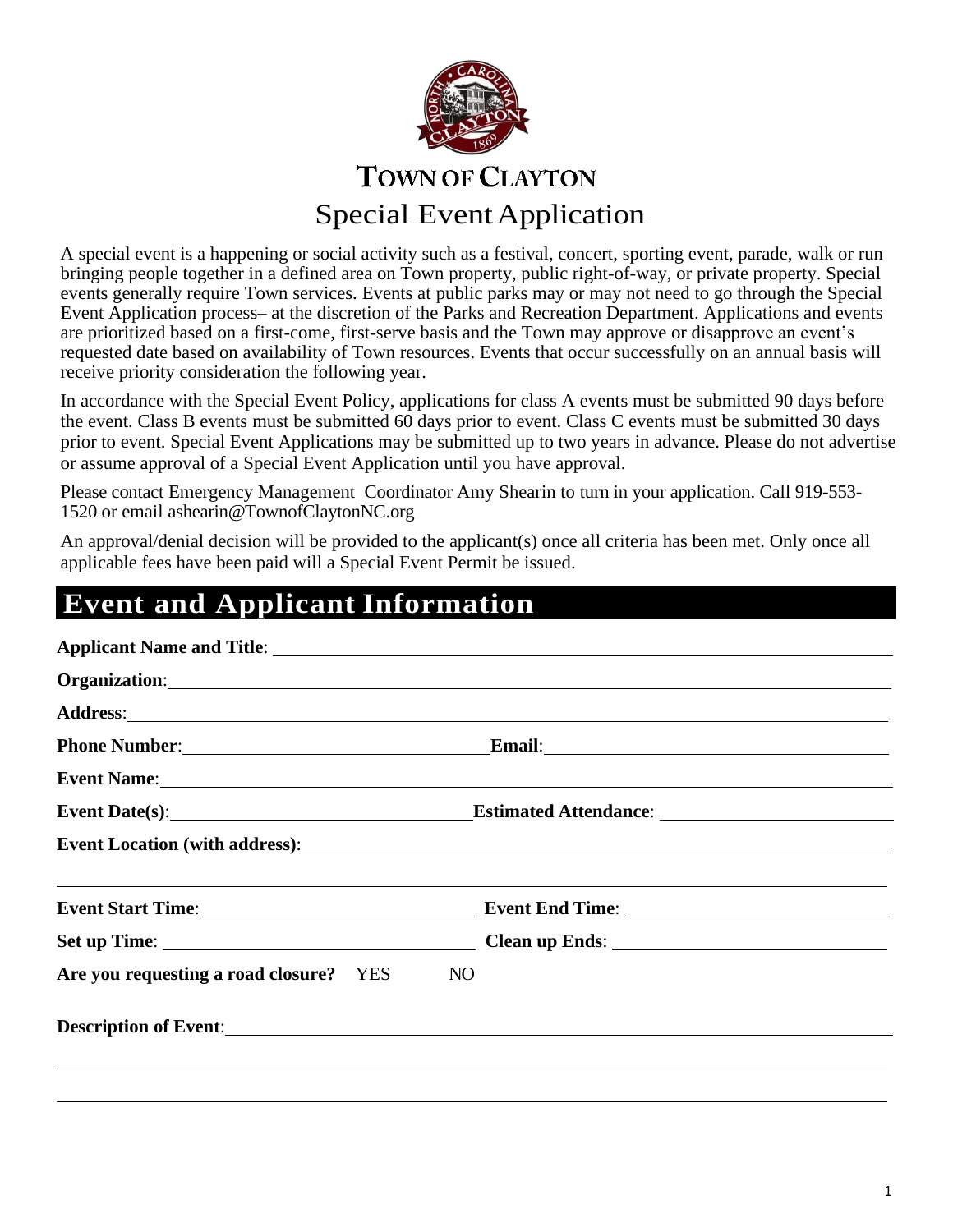# **Section One**

**Will tents be used at the event?** YES NO

**If so, how many and whatsize?**

**Are there multiple tents without sidewalls being placed side by side?** YES NO

**Will membrane or air-supported structures (also known as domes or bubbles) be used?** YES NO

**If yes, how many and whatsize?**

| Will the event include mechanical rides, inflatables or other similar attractions? YES |  |
|----------------------------------------------------------------------------------------|--|
| If yes, how many?                                                                      |  |

\*\*If you answered yes to any of the above questions please see section one of page 5 attached.

# **Section Two**

|                                                                                                |  |            | <b>Will you use generators?</b> YES NO If yes, what kind? (gas, electric, etc.) |  |
|------------------------------------------------------------------------------------------------|--|------------|---------------------------------------------------------------------------------|--|
| Will you use a Town of Clayton power source? YES                                               |  |            | N <sub>O</sub>                                                                  |  |
| Will the event have amplified sound?                                                           |  | <b>YES</b> | <b>NO</b>                                                                       |  |
|                                                                                                |  |            | If yes, what kind? DJ Live Band other                                           |  |
|                                                                                                |  |            | Will a temporary stage be utilized? YES NO If yes, how many and what size?      |  |
| Will roll-out trash/recycle cans be needed? YES NO                                             |  |            |                                                                                 |  |
|                                                                                                |  |            |                                                                                 |  |
| Delivery & pick up location (must be the same): _________________________________              |  |            |                                                                                 |  |
| Will portable toilets be used during the event? YES<br>NO <sub>1</sub>                         |  |            |                                                                                 |  |
| If yes, what date will portable toilets be delivered/picked up?                                |  |            |                                                                                 |  |
| If the event is occurring on Town or Horne Square, will water be needed? YES<br>N <sub>O</sub> |  |            |                                                                                 |  |
| **If you answered yes to any of the above questions please see section two of page 5 attached. |  |            |                                                                                 |  |

# **Section Three**

| Will food vendors be present? YES                                                                   | NO.                                            |  |  |  |  |
|-----------------------------------------------------------------------------------------------------|------------------------------------------------|--|--|--|--|
| Will the event have any hazardous materials such as propane, butane, gasoline, diesel tanks, helium |                                                |  |  |  |  |
| cylinders or other upright tanks? YES NO                                                            |                                                |  |  |  |  |
| Will there be any portable heaters? YES NO                                                          | Will there be any deep fat fryers? YES<br>- NO |  |  |  |  |
| Will there be any fireworks, lasers, torches, candles or pyrotechnics? YES<br>NO.                   |                                                |  |  |  |  |
| What is the clean-up plan for the event?                                                            |                                                |  |  |  |  |

\*\*If you answered yes to any of the above questions please see section three of page 5 attached.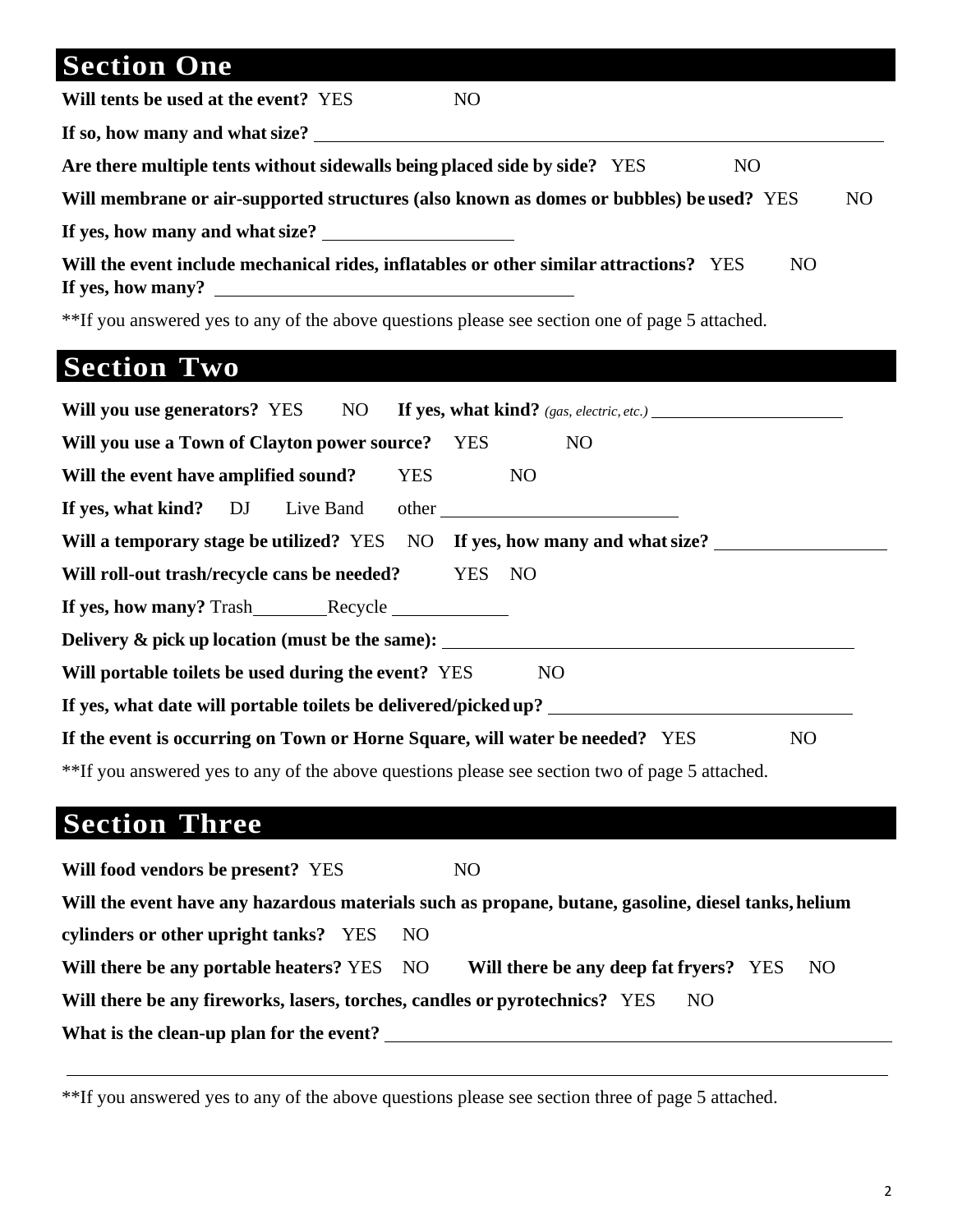# **Section Four**

| Will alcoholic beverages be served?                                                   | YES NO             |  | Will alcoholic beverages be sold? YES NO |  |  |                   |
|---------------------------------------------------------------------------------------|--------------------|--|------------------------------------------|--|--|-------------------|
| What type of alcohol will be served?                                                  | Beer: Canned Draft |  | Unfortified Wine                         |  |  | Spirituous Liquor |
| Who will be serving the alcohol?                                                      |                    |  |                                          |  |  |                   |
| What time will alcohol be served?                                                     |                    |  |                                          |  |  |                   |
| An ABC permit must be submitted to the Emergency Management Coordinator upon receipt. |                    |  |                                          |  |  |                   |

\*The serving of alcohol as part of a Special Event requires the use of uniformed off-duty police officers at the applicants expense.

\*\*If you answered yes to any of the above questions please see Section Four on page 5.

| <b>Section Five</b>                                                             |     |                                  |  |  |  |
|---------------------------------------------------------------------------------|-----|----------------------------------|--|--|--|
| Will the event include the closure of public streets?                           | YES | NO.                              |  |  |  |
| Are you requesting the closure of a public parking lot? YES                     |     | NO Which one(s)? $\qquad \qquad$ |  |  |  |
| <b>How will the roads be used?</b> (i.e. parade, walk/race, vendors, etc.)      |     |                                  |  |  |  |
| How many participants (vendors, parade entries, spectators, etc.) are expected? |     |                                  |  |  |  |
| How many floats will participant?<br>How many vehicles will participate?        |     |                                  |  |  |  |
| If yes, what animals?<br>Will animals participate? YES NO                       |     |                                  |  |  |  |

List the streets you are requesting to close, include the start and end intersections & date and time for each. You must submit a Road Closure Map, an illustrated plan that includes roads you're requesting to be closed Please include:

- All proposed locations for barricades, signs and police or volunteers
- Clearly list all roads and public parking lots that you are requesting to close **with a time**
- Proposed locations for emergency access lanes (minimum 20' width) throughout the event site.
- Describe planned arrangements to resolve conflicts with people trying to reach businesses, their own residences, places of worship and public facilities including public transportation.

\*\*If you answered yes to any of the above questions please see section five of page 5 attached.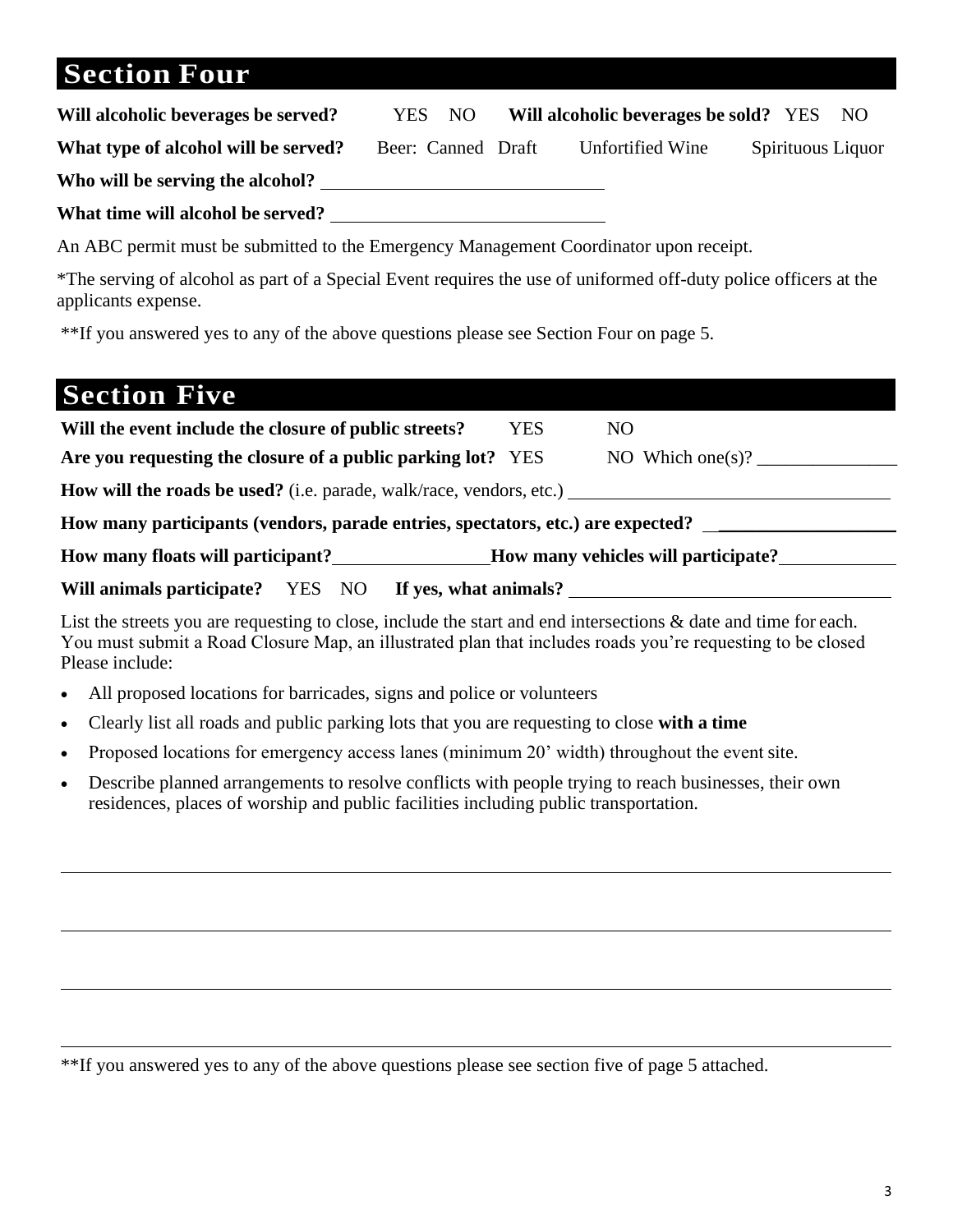Before submitting your application, please make sure to attach:

## **1. Site Plan:**

Provide a detailed sketch of your site plan for the event. Include maps, outlines or diagrams of the entire event venue and include the names of all streets or areas that are part of the venue and the surrounding area. The site plan should include the following information (if applicable):

- Location of the event/activity on the property. Showing adjacent streets/roads and boundaries.
- Location of temporary structures that will be used during the event. Must indicate size of temporary structures, distances between temporary structures and existingbuildings.
- Identify how each temporary structure will be used. Example: type of vendor, food preparation, alcohol sales, etc.
- If alcohol is being served, please defined the area in which alcohol will be consumed and what physical barrier system you will use to separate it from the rest of the event.
- Identify location of all cooking devices and open flames. (Grills only)
- Location of all fencing, barricades, or other restrictions that will impair access to and from the event or property.
- Identify all designated parking areas.
- Identify location of any generators and fuel storage.
- **2. Road Closure Map, if applicable**—See Section 5

## **3. Signed & Notarized copy of the Indemnification Agreement**

**4. Non-Refundable Application Fee \$100 for Clayton Residents, \$200 for Non-Residents**

## **5. Upon preliminary approval- Liability Insurance and Event Fees will be required. Other forms may be required, upon review.**

*I, the undersigned, do hereby submit this application and petition to the Town of Clayton for their consideration. I certify that I have full legal right to request such action and that the statements or information made in any paper or plans submitted herewith are true and correct to the best of my knowledge. I understand this application, related material and all attachments become official records of the Town of Clayton, and will not be returned to me. I have read and agree to the policies and procedures on of this applications and in the Special Events Policy. I understand that it is my responsibility to follow all regulations set forth by the Town of Clayton.*

*Printed Name Signature*

*Date*